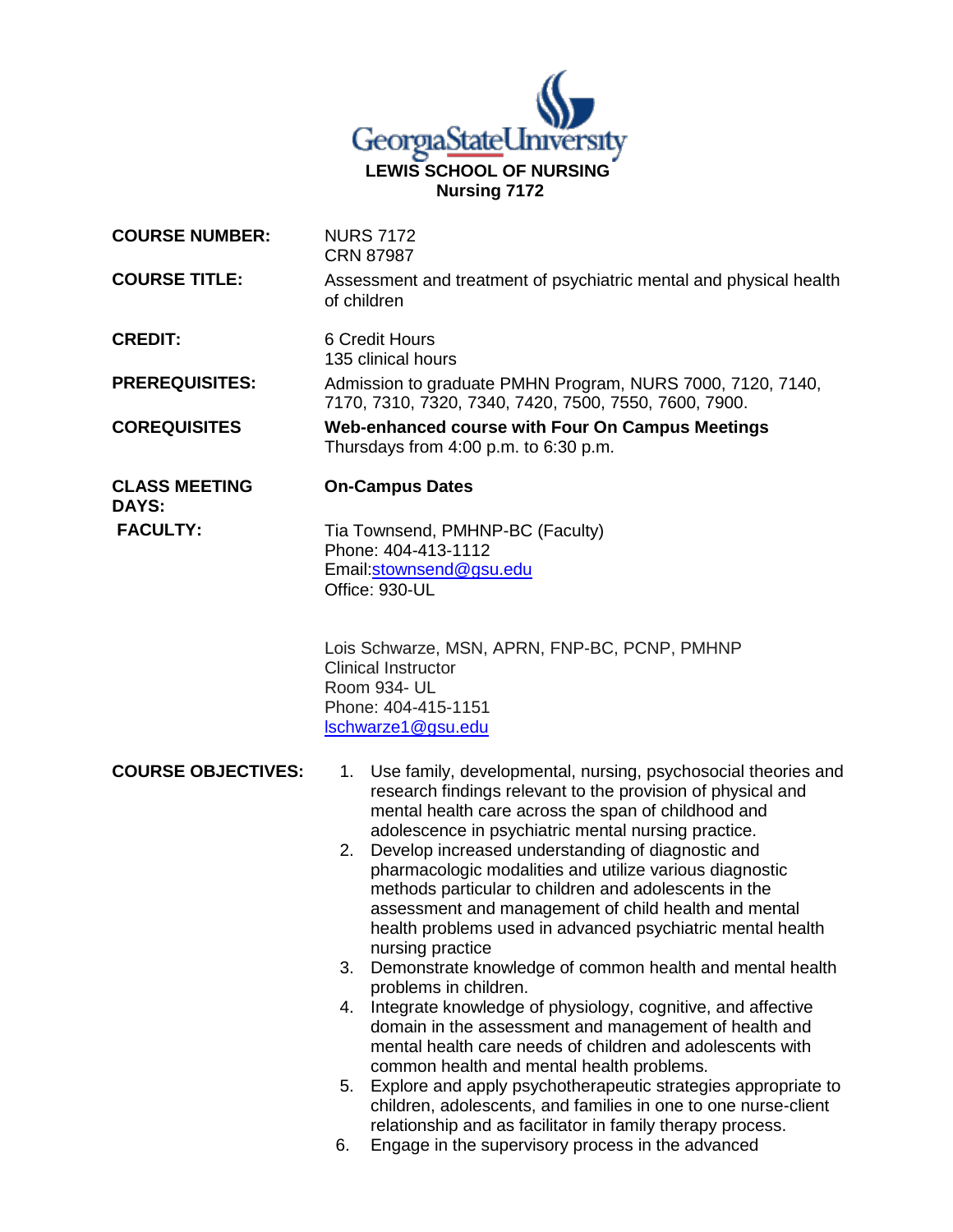psychiatric mental health practicum.

| Determine the most appropriate placement of individual       |  |
|--------------------------------------------------------------|--|
| therapy, group therapy, milieu treatment and community, with |  |
| children and adolescents based treatment in the context of a |  |
| total treatment program.                                     |  |

- 8. Demonstrate ability to communicate and collaborate with health care team members in planning and providing integrative physical and mental health care for children and adolescents.
- 9. Provide culturally competent care to meet the physical and psychiatric/mental health needs of children and adolescents having diverse backgrounds.
- 10. Critically analyze national priorities and standards of care for children and adolescents in both physical and mental health care.
- 11. Discuss relevant case examples of advocacy, consumer activism and family empowerment Identify various theories for family and group therapy.

**CLINICAL OBJECTIVES** Upon completion of the clinical practicum, the student will be able, in culturally diverse, populations to:

- 1. Perform clinical interviews and complete biopsychosocial assessments with children, adolescents and their family units.
- 2. Apply theories/principles in clinical practice for family and group therapy and participate in the supervisory process.
- 3. Perform systematic health histories, physical and mental health exams and development assessments on children with common health and mental health problems.
- 4. Make appropriate DSM-V diagnoses.
- 5. Develop treatment plans, recommendations and referrals that are appropriate and congruent with the individual's age, socioeconomic and cultural background.
- 6. Provide, with preceptor approval, initial treatment management, including interpreting histories, selecting appropriate diagnostic testing, pharmacotherapy and counseling for children and adolescents suffering from mental/emotional distress for children and adolescents.
- 7. Effectively perform on-going assessments on patients' progress.
- 8. Demonstrate an advanced knowledge base of psychiatric and physical assessment and diagnosis of mental health illnesses and physical health illness of children and adolescents and